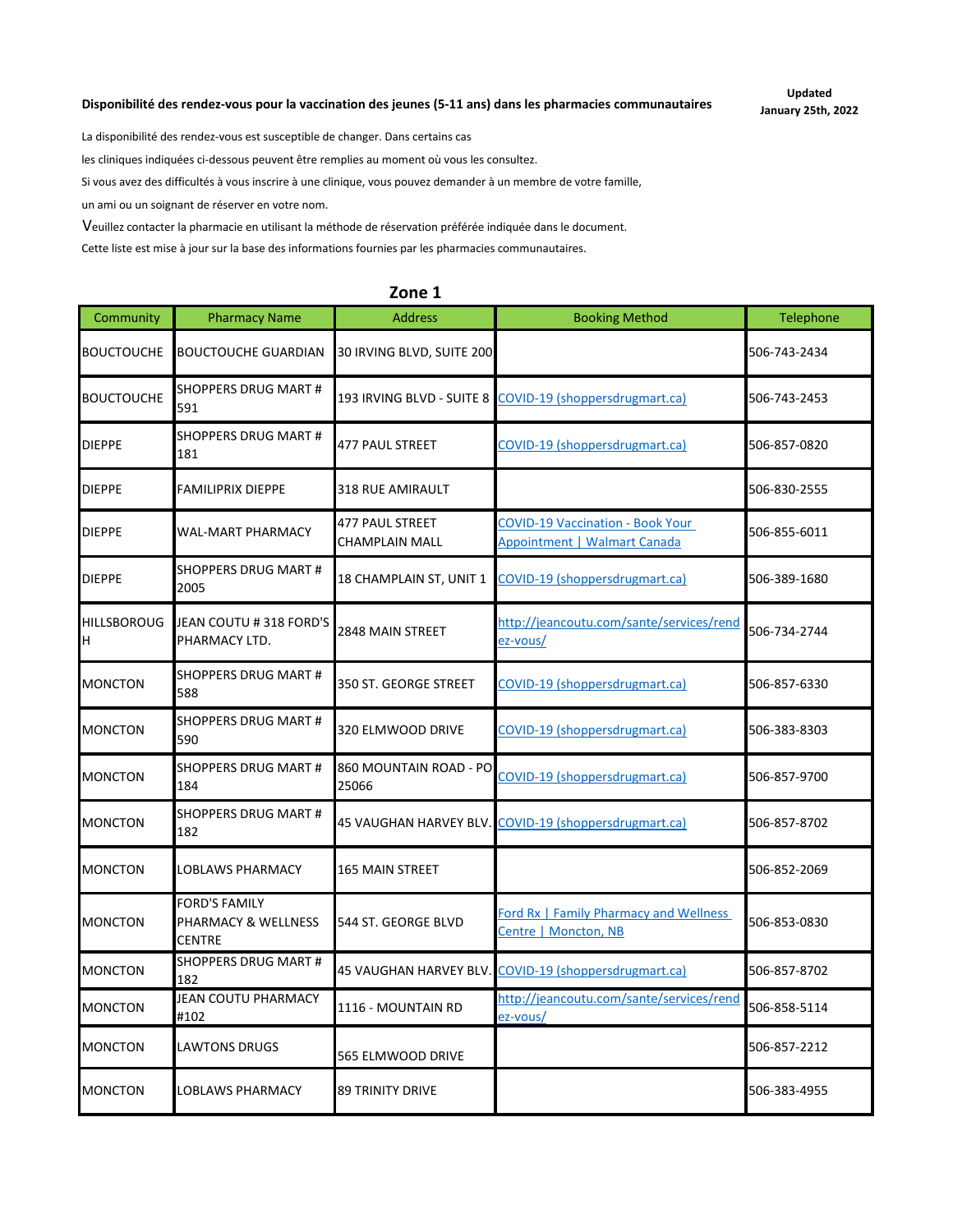| <b>MONCTON</b>    | <b>JEAN COUTU PHARMACY</b><br>#287         | 1789 MOUNTAIN ROAD<br><b>NORTH</b> | http://jeancoutu.com/sante/services/rend<br>ez-vous/                        | 506-387-9001 |
|-------------------|--------------------------------------------|------------------------------------|-----------------------------------------------------------------------------|--------------|
| <b>MONCTON</b>    | COSTCO PHARMACY                            | 140 Granite Drive                  | <b>Costco Pharmacy</b>                                                      | 506-317-0433 |
| <b>MONCTON</b>    | <b>SHOPPERS DRUG MART #</b><br>2011        | <b>681 MOUNTAIN ROAD</b>           | COVID-19 (shoppersdrugmart.ca)                                              | 506-382-8615 |
| <b>MONCTON</b>    | LAWTONS DRUGS                              | <b>40 MAPLETON ROAD</b>            | <b>Sobeys - Sobeys National Pharmacy Group</b><br>(pharmacyappointments.ca) | 506-857-9919 |
| <b>MONCTON</b>    | THE MAPLETON<br>PHARMACY                   | 210 Price Street                   |                                                                             | 506-855-2210 |
| <b>MONCTON</b>    | THE MEDICINE SHOPPE<br>294                 | 1685 MAIN STREET                   |                                                                             | 506-854-2010 |
| <b>MONCTON</b>    | <b>HARRISVILLE PHARMACY</b>                | 100-1121 SHEDIAC RD                | https://www.harrisvillepharmacy.c<br>a/pharmacy-services-                   | 506-858-5050 |
| <b>RICHIBUCTO</b> | <b>KENT GUARDIAN</b>                       | 9385 MAIN STREET                   |                                                                             | 506-523-4447 |
| <b>RICHIBUCTO</b> | <b>SHOPPERS DRUG MART #</b><br>592         | 25 CARTIER BOUL. - UNIT<br>103     | COVID-19 (shoppersdrugmart.ca)                                              | 506-523-4801 |
| <b>RIVERVIEW</b>  | FORD'S PHARMACY/JEAN<br>COUTU PHARMACY 205 | <b>438 COVERDALE STREET</b>        | http://jeancoutu.com/sante/services/rend<br>ez-vous/                        | 506-853-0825 |
| <b>RIVERVIEW</b>  | <b>SHOPPERS DRUG MART #</b><br>185         | 500 COVERDALE ROAD                 | COVID-19 (shoppersdrugmart.ca)                                              | 506-857-6380 |
| <b>SALISBURY</b>  | SALISBURY PHARMACY<br>LTD.                 | 3154 MAIN STREET                   |                                                                             | 506-372-4760 |
| <b>SHEDIAC</b>    | SHOPPERS DRUG MART #<br>180                | 387 MAIN STREET                    | COVID-19 (shoppersdrugmart.ca)                                              | 506-532-4403 |
| <b>SHEDIAC</b>    | SOBEYS PHARMACY                            | <b>183 MAIN STREET</b>             | <b>Sobeys - Sobeys National Pharmacy Group</b><br>(pharmacyappointments.ca) | 506-532-1095 |

|                                 |                                    | Zone 2                      |                                                                             |              |
|---------------------------------|------------------------------------|-----------------------------|-----------------------------------------------------------------------------|--------------|
| Community                       | <b>Pharmacy Name</b>               | <b>Address</b>              | <b>Booking Method</b>                                                       | Telephone    |
| <b>GRAND-BAY</b><br><b>WEST</b> | <b>GRAND-BAY PHARMACY</b>          | 114 RIVERVALLEY             |                                                                             | 506-738-8406 |
| <b>GRAND-BAY</b><br><b>WEST</b> | THE MEDICINE SHOPPE                | 317 RIVER VALLEY DR.        |                                                                             | 506-738-3355 |
| <b>QUISPAMSIS</b>               | <b>SHOPPERS DRUG MART #</b><br>193 | 175 OLD HAMPTON ROAD        | COVID-19 (shoppersdrugmart.ca)                                              | 506-849-1321 |
| <b>QUISPAMSIS</b>               | <b>VALLEY PHARMACY</b>             | 10 Millenium Drive Unit 3   |                                                                             | 506-849-7030 |
| <b>ROTHESAY</b>                 | <b>KENNEBACASIS DRUGS</b>          | 1 MARR RD                   | KV Drugs   Rothesay, NB Pharmacy   Local<br>Pharmacy                        | 506-847-7581 |
| <b>ROTHESAY</b>                 | <b>SOBEYS PHARMACY</b>             | 140 HAMPTON RD - PO<br>4787 | <b>Sobeys - Sobeys National Pharmacy Group</b><br>(pharmacyappointments.ca) | 506-849-1294 |
| <b>ROTHESAY</b>                 | Rothesay Pharmachoice              | 118 Hampton Rd              |                                                                             | 506-216-3323 |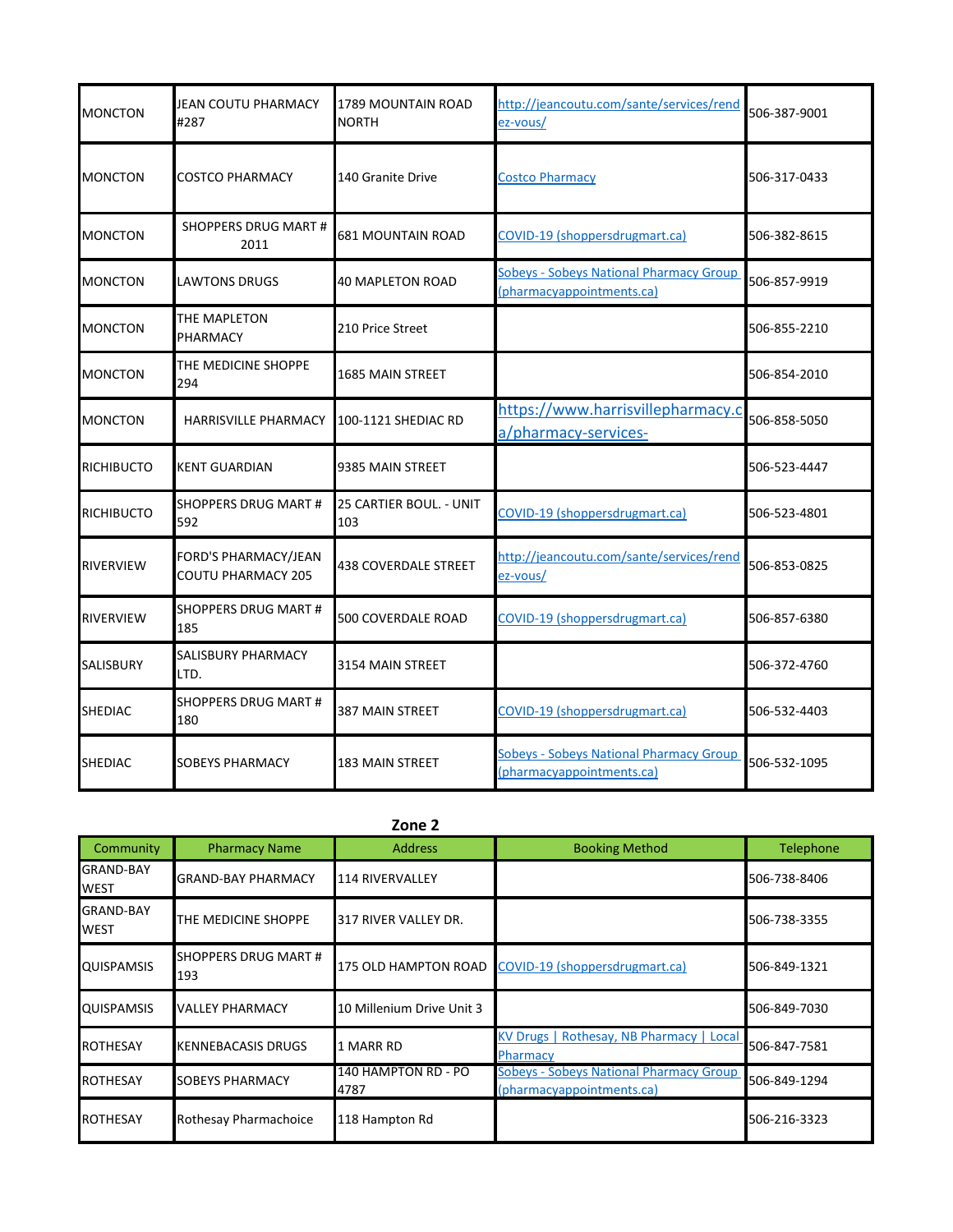| <b>ROTHESAY</b>    | Rx Drug Mart Inc. #6002                 | 58 Marr Rd                                        |                                                                                | 506-847-4407 |
|--------------------|-----------------------------------------|---------------------------------------------------|--------------------------------------------------------------------------------|--------------|
| <b>SAINT JOHN</b>  | <b>LAWTONS DRUGS</b>                    | <b>39 KING STREET</b>                             | <b>Sobeys - Sobeys National Pharmacy Group</b><br>(pharmacyappointments.ca)    | 506-634-1422 |
| <b>SAINT JOHN</b>  | SHOPPERS DRUG MART #<br>191             | 57 LANSDOWNE AVENUE                               | COVID-19 (shoppersdrugmart.ca)                                                 | 506-636-7707 |
| <b>SAINT JOHN</b>  | WAL-MART PHARMACY                       | 450 WESTMORLAND ROAD                              | <b>COVID-19 Vaccination - Book Your</b><br><b>Appointment   Walmart Canada</b> | 506-634-6650 |
| SAINT JOHN         | <b>SHOPPERS DRUG MART #</b><br>195      | 667 FAIRVILLE BLVD.                               | COVID-19 (shoppersdrugmart.ca)                                                 | 506-636-7740 |
| <b>SAINT JOHN</b>  | LAWTONS DRUGS                           | <b>39 KING STREET</b>                             | <b>Sobeys - Sobeys National Pharmacy Group</b><br>(pharmacyappointments.ca)    | 506-634-1422 |
| SAINT JOHN         | LAWTONS DRUGS                           | 519 WESTMORLAND ROAD                              | <b>Sobeys - Sobeys National Pharmacy Group</b><br>(pharmacyappointments.ca)    | 506-633-8984 |
| <b>SAINT JOHN</b>  | LAWTONS DRUGS #2564                     | 107 CATHERWOOD STREET                             | Sobeys - Sobeys National Pharmacy Group<br>(pharmacyappointments.ca)           | 506-635-1126 |
| <b>SAINT JOHN</b>  | SHOPPERS DRUG MART #<br>194             |                                                   | 407 WESTMORLAND ROAD COVID-19 (shoppersdrugmart.ca)                            | 506-636-7777 |
| <b>SAINT JOHN</b>  | SHOPPERS DRUG MART #<br>580             | 110 CROWN STREET                                  | COVID-19 (shoppersdrugmart.ca)                                                 | 506-636-9610 |
| <b>SAINT JOHN</b>  | REXALL PHARMACY                         | 1490 MANAWAGONISH<br><b>ROAD</b>                  |                                                                                | 506-674-4444 |
| <b>SAINT JOHN</b>  | LOBLAWS PHARMACY                        | <b>168 ROTHESAY AVE</b>                           |                                                                                | 506-648-1330 |
| <b>SAINT JOHN</b>  | STEEVES' PHARMASAVE                     | <b>212 MCALLISTER DRIVE</b>                       |                                                                                | 506-642-1051 |
| <b>SAINT JOHN</b>  | SOBEYS PHARMACY                         | <b>149 LANSDOWNE AVENUE</b>                       | Sobeys - Sobeys National Pharmacy Group<br>(pharmacyappointments.ca)           | 506-642-3665 |
| <b>SAINT JOHN</b>  | SOBEYS PHARMACY                         | <b>44 EAST POINT WAY</b>                          | <b>Sobeys - Sobeys National Pharmacy Group</b><br>(pharmacyappointments.ca)    | 506-633-1259 |
| <b>SAINT JOHN</b>  | LAKEWOOD GUARDIAN                       | 2075 LOCH LOMOND<br><b>ROAD</b>                   | MedMe Health (medmeapp.ca)                                                     | 506-693-7979 |
| <b>SAINT JOHN</b>  | PHARMACY JEAN COUTU #<br>405 UNIVERSITY | 35 University Avenue                              | http://jeancoutu.com/sante/services/rend<br>ez-vous/                           | 506-696-0000 |
| <b>SAINT JOHN</b>  | <b>SOBEYS PHARMACY</b>                  | 1 PLAZA AVENUE                                    |                                                                                | 506-674-0112 |
| <b>SAINT JOHN</b>  | <b>COSTCO PHARMACY</b>                  | 300 RETAIL DRIVE                                  | <b>Costco Pharmacy</b>                                                         | 506-635-5309 |
| <b>ST. ANDREWS</b> | ST. ANDREWS PHARMACY                    | <b>192 WATER STREET</b>                           |                                                                                | 506-529-3113 |
| <b>ST. STEPHEN</b> | PHARMACIE JEAN COUTU<br>#396            | <b>CHARLOTTE MALL - 210</b><br><b>KING STREET</b> | http://jeancoutu.com/sante/services/rend<br>ez-vous/                           | 506-465-8440 |
| <b>SUSSEX</b>      | SHARP'S CORNER DRUG<br>STORE LTD.       | <b>3 BROAD STREET</b>                             |                                                                                | 506-433-1186 |
| <b>SUSSEX</b>      | SHOPPERS DRUG MART #<br>188             | 201 MAIN STREET                                   | COVID-19 (shoppersdrugmart.ca)                                                 | 506-433-4997 |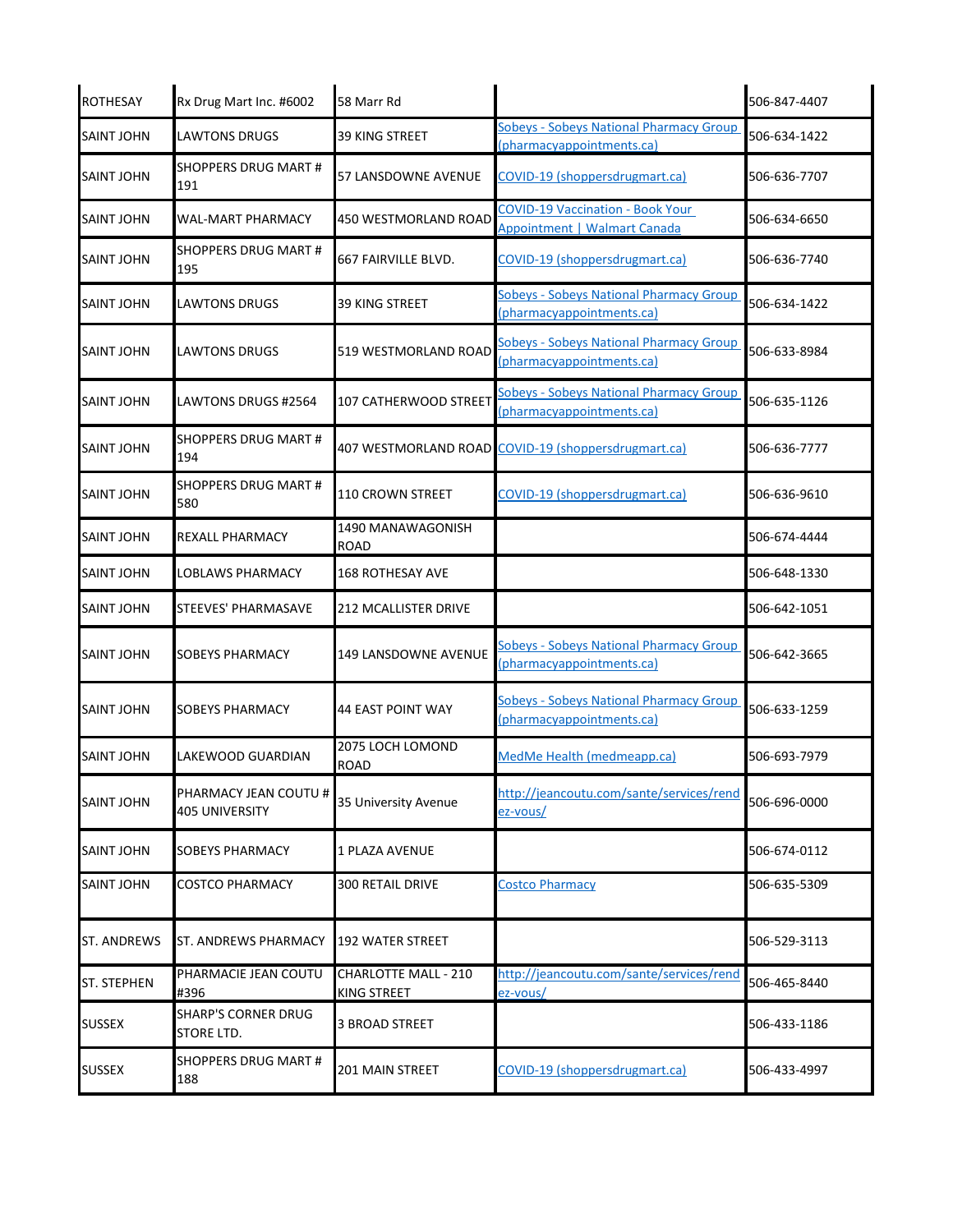| <b>SUSSEX</b>    | <b>LAWTONS DRUGS</b>            | 138 MAIN ST. SUITE 8  | Sobeys - Sobeys National Pharmacy Group<br>(pharmacyappointments.ca)    | 506-432-6789 |
|------------------|---------------------------------|-----------------------|-------------------------------------------------------------------------|--------------|
| <b>SUSSEX</b>    | <b>WAL-MART PHARMACY</b>        | <b>80 MAIN STREET</b> | <b>COVID-19 Vaccination - Book Your</b><br>Appointment   Walmart Canada | 506-432-9333 |
| <b>SUSSEX</b>    | <b>SUSSEX PHARMACHOICE</b>      | 625 J MAIN STREET     |                                                                         | 506-433-3008 |
| <b>WELSHPOOL</b> | <b>HERRING COVE</b><br>PHARMACY | 924 ROUTE 774, UNIT 2 |                                                                         | 506-752-1811 |

### **Zone 3**

| Community                        | <b>Pharmacy Name</b>                       | <b>Address</b>                             | <b>Booking Method</b>                                                       | Telephone    |
|----------------------------------|--------------------------------------------|--------------------------------------------|-----------------------------------------------------------------------------|--------------|
| CHIPMAN                          | <b>SHOPPERS DRUG MART #</b><br>178         | <b>263 MAIN STREET</b>                     | COVID-19 (shoppersdrugmart.ca)                                              | 506-339-6686 |
| <b>DOAKTOWN</b>                  | DOAKTOWN PHARMASAVE 314 MAIN STREET        |                                            |                                                                             | 506-365-7824 |
| <b>FLORENCEVILLE</b> SMITH DRUGS |                                            | 8818 Main St, Unit 2                       |                                                                             | 506-278-5271 |
| <b>FREDERICTON</b>               | <b>SHOPPERS DRUG MART #</b><br>172         | 1040 PROSPECT STREET                       | COVID-19 (shoppersdrugmart.ca)                                              | 506-451-1567 |
| <b>FREDERICTON</b>               | WAL-MART PHARMACY                          | 1399 REGENT STREET                         | <b>COVID-19 Vaccination - Book Your</b><br>Appointment   Walmart Canada     | 506-452-0870 |
| <b>FREDERICTON</b>               | ROSS DRUG                                  | 1128 SMYTHE STREET                         |                                                                             | 506-458-1898 |
| FREDERICTON                      | LAWTONS DRUG                               | 435 BROOKSIDE DRIVE -<br>UNIT <sub>5</sub> | <b>Sobeys - Sobeys National Pharmacy Group</b><br>(pharmacyappointments.ca) | 506-450-4161 |
| <b>FREDERICTON</b>               | SHOPPERS DRUG MART #<br>169                | 440 KINGS PLACE                            | COVID-19 (shoppersdrugmart.ca)                                              | 506-451-1555 |
| <b>FREDERICTON</b>               | JEAN COUTU #154 DEVON<br>DRUG COMPANY LTD. | <b>598 UNION STREET</b>                    | http://jeancoutu.com/sante/services/rend<br>ez-vous/                        | 506-451-8640 |
| <b>FREDERICTON</b>               | <b>SHOPPERS DRUG MART #</b><br>173         | <b>269 MAIN STREET</b>                     | COVID-19 (shoppersdrugmart.ca)                                              | 506-451-1550 |
| <b>FREDERICTON</b>               | <b>SHOPPERS DRUG MART #</b><br>176         | 1015 REGENT STREET                         | COVID-19 (shoppersdrugmart.ca)                                              | 506-459-8888 |
| <b>FREDERICTON</b>               | LOBLAWS PHARMACY                           | 471 SMYTHE STREET                          |                                                                             | 506-459-4190 |
| <b>FREDERICTON</b>               | LOBLAWS PHARMACY                           | <b>116 MAIN STREET</b>                     |                                                                             | 506-474-1276 |
| <b>FREDERICTON</b>               | SOBEYS PHARMACY                            | <b>463 BROOKSIDE DRIVE</b>                 | <b>Sobeys - Sobeys National Pharmacy Group</b><br>(pharmacyappointments.ca) | 506-472-5252 |
| <b>FREDERICTON</b>               | THE MEDICINE SHOPPE                        | 170 DOAK ROAD - BOX 602                    |                                                                             | 506-453-1324 |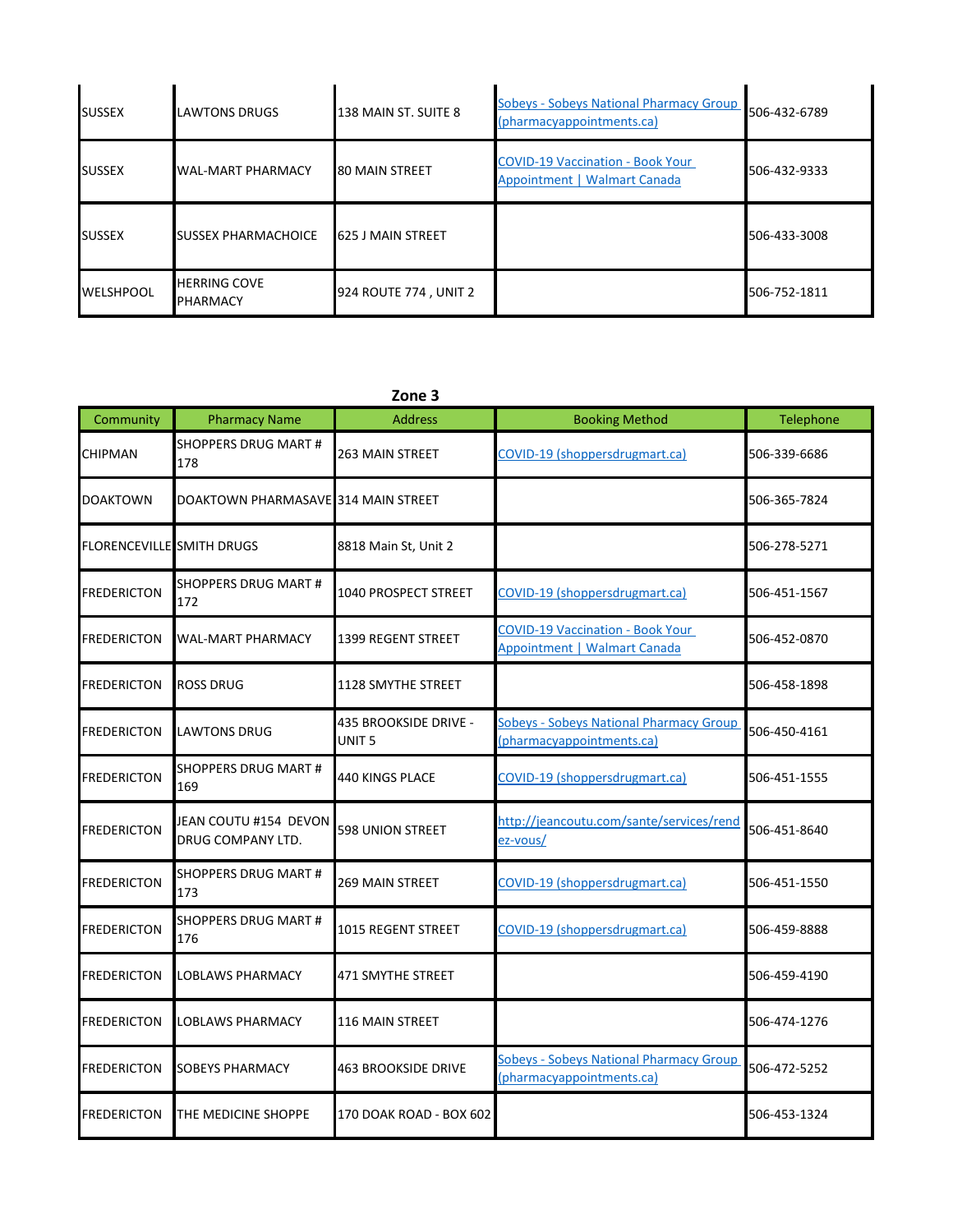| <b>FREDERICTON</b>                    | <b>NORTHSIDE</b><br>PHARMACHOICE                   | 231 CANADA STREET                         |                                                                                                                              | 506-458-9550 |
|---------------------------------------|----------------------------------------------------|-------------------------------------------|------------------------------------------------------------------------------------------------------------------------------|--------------|
| <b>FREDERICTON</b>                    | <b>SOBEYS PHARMACY</b>                             | <b>407 REGENT STREET</b>                  | <b>Sobeys - Sobeys National Pharmacy Group</b><br>(pharmacyappointments.ca)                                                  | 506-453-7856 |
| <b>FREDERICTON</b>                    | <b>COSTCO PHARMACY</b>                             | 25 WAYNE SQUIBB BLVD                      | <b>Costco Pharmacy</b>                                                                                                       | 506-460-4101 |
| FREDERICTON                           | <b>CAMPUS PHARMACY</b>                             | <b>29 DINEEN DR</b>                       |                                                                                                                              | 506-455-2325 |
| FREDERICTON                           | LAWTON'S PHARMACY<br>2575                          | 1381 Regent St Comp 220                   | <b>Sobeys - Sobeys National Pharmacy Group</b><br>(pharmacyappointments.ca)                                                  | 506-455-2456 |
| FREDERICTON                           | <b>WAL-MART PHARMACY</b>                           | <b>125 TWO NATIONS</b><br><b>CROSSING</b> | www.walmart.ca/cp/shop/covid-19-<br>vaccinations-centre-<br>info/6000203072273?icid=homepage HP<br>Sliver COVID19 Vaccine WM |              |
| FREDERICTON                           | BOWMAN PHARMACY INC Unit 2, 1111 Regent St         |                                           |                                                                                                                              | 506-206 7977 |
| <b>FREDERICTON</b>                    | THE MEDICINE SHOPPE                                | 348 King Street                           |                                                                                                                              | 506-450-5464 |
| FREDERICTON                           | <b>SOBEYS PHARMACY</b>                             | 1180 PROSPECT STREET                      | <b>Sobeys - Sobeys National Pharmacy Group</b><br>(pharmacyappointments.ca)                                                  | 506-458-8605 |
| FREDERICTON                           | <b>ROSS DRUG</b>                                   | 402 QUEEN ST                              |                                                                                                                              | 506-458-9951 |
| <b>FREDERICTON</b>                    | <b>ROSS DRUG</b>                                   | 206 ROOKWOOD AVE                          |                                                                                                                              | 506-458-1187 |
| <b>FREDERICTON</b><br><b>JUNCTION</b> | TRI COUNTY HEALTH CARE 157 SUNBURY DR              |                                           |                                                                                                                              | 506-368-3683 |
| <b>MINTO</b>                          | <b>SHOPPERS DRUG MART #</b><br>174                 | <b>234 MAIN STREET</b>                    | COVID-19 (shoppersdrugmart.ca)                                                                                               | 506-327-3396 |
| <b>NACKAWICK</b>                      | RYAN'S PHARMACY LTD.                               | 135 OTIS DRIVE, UNIT 117                  |                                                                                                                              | 506-575-8409 |
| <b>NEW</b><br>MARYLAND                | <b>NEW MARYLAND</b><br>PHARMACY                    | 636 NEW MARYLAND HWY                      |                                                                                                                              | 506-459-8787 |
| OROMOCTO                              | <b>RIVERSIDE GUARDIAN</b>                          | 225 MITCHELL ST.                          |                                                                                                                              | 506-357-3302 |
| OROMOCTO                              | SHOPPERS DRUG MART #<br>175                        |                                           | 1198 ONONDAGA STREET COVID-19 (shoppersdrugmart.ca)                                                                          | 506-357-8435 |
| <b>OROMOCTO</b>                       | <b>LOBLAWS PHARMACY</b>                            | 1150 ONONDAGA STREET                      |                                                                                                                              | 506-357-5566 |
| OROMOCTO                              | <b>SOBEYS PHARMACY</b>                             | 375 MIRAMICHI ROAD                        | <b>Sobeys - Sobeys National Pharmacy Group</b><br>(pharmacyappointments.ca)                                                  | 506-446-4697 |
| PERTH-<br><b>ANDOVER</b>              | <b>LEWIS PHARMACY</b>                              | 14 F TRIBE RD                             |                                                                                                                              | 506-273-3772 |
|                                       | PLASTER ROCK PLASTER ROCK GUARDIAN 282 MAIN STREET |                                           |                                                                                                                              | 506-356-2671 |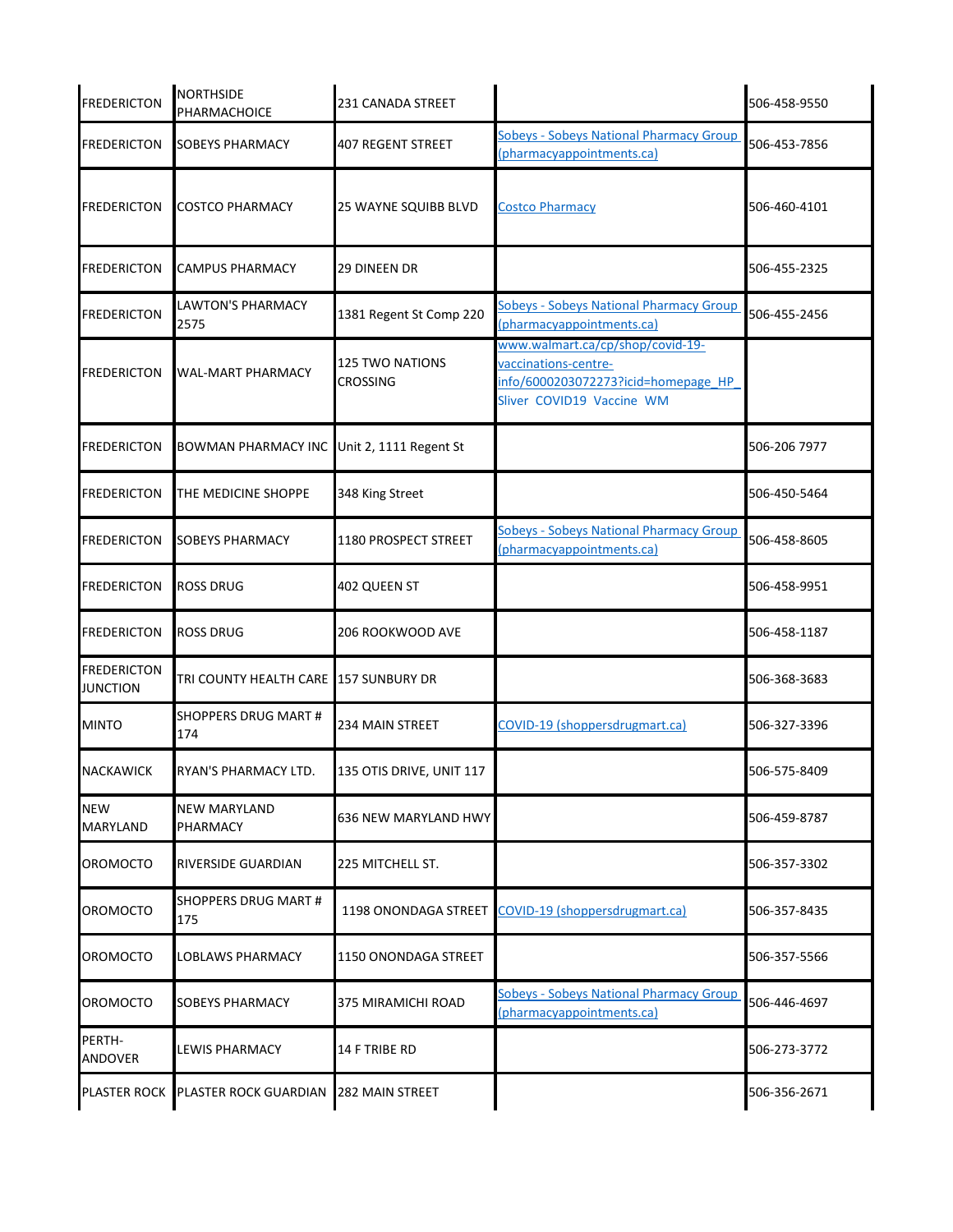| <b>WOODSTOCK</b> | <b>NEWNHAM &amp; SLIPP</b><br><b>PHARMACY</b> | <b>604 MAIN STREET</b>                   |                                                                         | 506-325-2000 |
|------------------|-----------------------------------------------|------------------------------------------|-------------------------------------------------------------------------|--------------|
| <b>WOODSTOCK</b> | SHOPPERS DRUG MART #<br>198                   | 370 CONNELL STREET,<br>UNIT <sub>9</sub> |                                                                         | 506-328-8801 |
| <b>WOODSTOCK</b> | LOBLAWS PHARMACY                              | 350 CONNELL ROAD                         |                                                                         | 506-328-1126 |
| <b>WOODSTOCK</b> | <b>WAL-MART PHARMACY</b>                      | <b>430 CONNELL STREET</b>                | <b>COVID-19 Vaccination - Book Your</b><br>Appointment   Walmart Canada | 506-324-8095 |
| <b>WOODSTOCK</b> | THE MEDICINE SHOPPE                           | 100 JONES STREET                         |                                                                         | 506-325-5550 |

### **Zone 4**

| Community                        | <b>Pharmacy Name</b>                             | <b>Address</b>                 | <b>Booking Method</b>                                | Telephone    |
|----------------------------------|--------------------------------------------------|--------------------------------|------------------------------------------------------|--------------|
| <b>CLAIR</b>                     | <b>ERIC LEE PHARMACIE</b>                        | 809 RUE PRINCIPALE,<br>SUITE D |                                                      | 506-992-3393 |
| <b>EDMUNDSTON</b>                | SHOPPERS DRUG MART #<br>167                      | 160 HEBERT BLVD                | COVID-19 (shoppersdrugmart.ca)                       | 506-735-8459 |
| <b>GRAND FALLS</b>               | JEAN COUTU PHARMACY # 276 BROADWAY STREET<br>095 | <b>BOX 7094</b>                | http://jeancoutu.com/sante/services/rend<br>ez-vous/ | 506-473-3300 |
| STE. ANNE DE<br><b>MADAWASKA</b> | <b>PHARMACIE KEVIN SMYTH 138 RUE PRINCIPALE</b>  |                                |                                                      | 506-445-2275 |

# **Zone 5**

| Community          | <b>Pharmacy Name</b>               | <b>Address</b>                            | <b>Booking Method</b>                                | Telephone    |
|--------------------|------------------------------------|-------------------------------------------|------------------------------------------------------|--------------|
| <b>ATHOVILLE</b>   | <b>SHOPPERS DRUG MART #</b><br>171 | 312 VAL D'AMOUR ROAD,<br><b>UNIT #155</b> | COVID-19 (shoppersdrugmart.ca)                       | 506-753-7678 |
| <b>BELLEDUNE</b>   | RESTIGOUCHE PHARMACY 53 MACK ST.   |                                           |                                                      | 506-237-5200 |
| <b>CAMPBELLTON</b> | <b>SHOPPERS DRUG MART #</b><br>170 | <b>157 WATER STREET</b>                   | COVID-19 (shoppersdrugmart.ca)                       | 506-753-7723 |
| <b>DALHOUSIE</b>   | PHARMACIE JEAN COUTU<br>#391       | 396 WILLIAM STREET                        | http://jeancoutu.com/sante/services/rend<br>ez-vous/ | 506-684-6500 |

## **Zone 6**

| Community       | <b>Pharmacy Name</b>        | <b>Address</b>      | <b>Booking Method</b>                                                   | Telephone    |
|-----------------|-----------------------------|---------------------|-------------------------------------------------------------------------|--------------|
| <b>BATHURST</b> | SHOPPERS DRUG MART #<br>163 | 939 ST-PETER AVENUE | COVID-19 (shoppersdrugmart.ca)                                          | 506-547-8023 |
| <b>BATHURST</b> | <b>WAL-MART PHARMACY</b>    | 900 ST. ANNE STREET | <b>COVID-19 Vaccination - Book Your</b><br>Appointment   Walmart Canada | 506-546-3672 |
| <b>BATHURST</b> | <b>PHARMASAVE BATHURST</b>  | 325 VANIER BLVD     |                                                                         | 506-545-6666 |